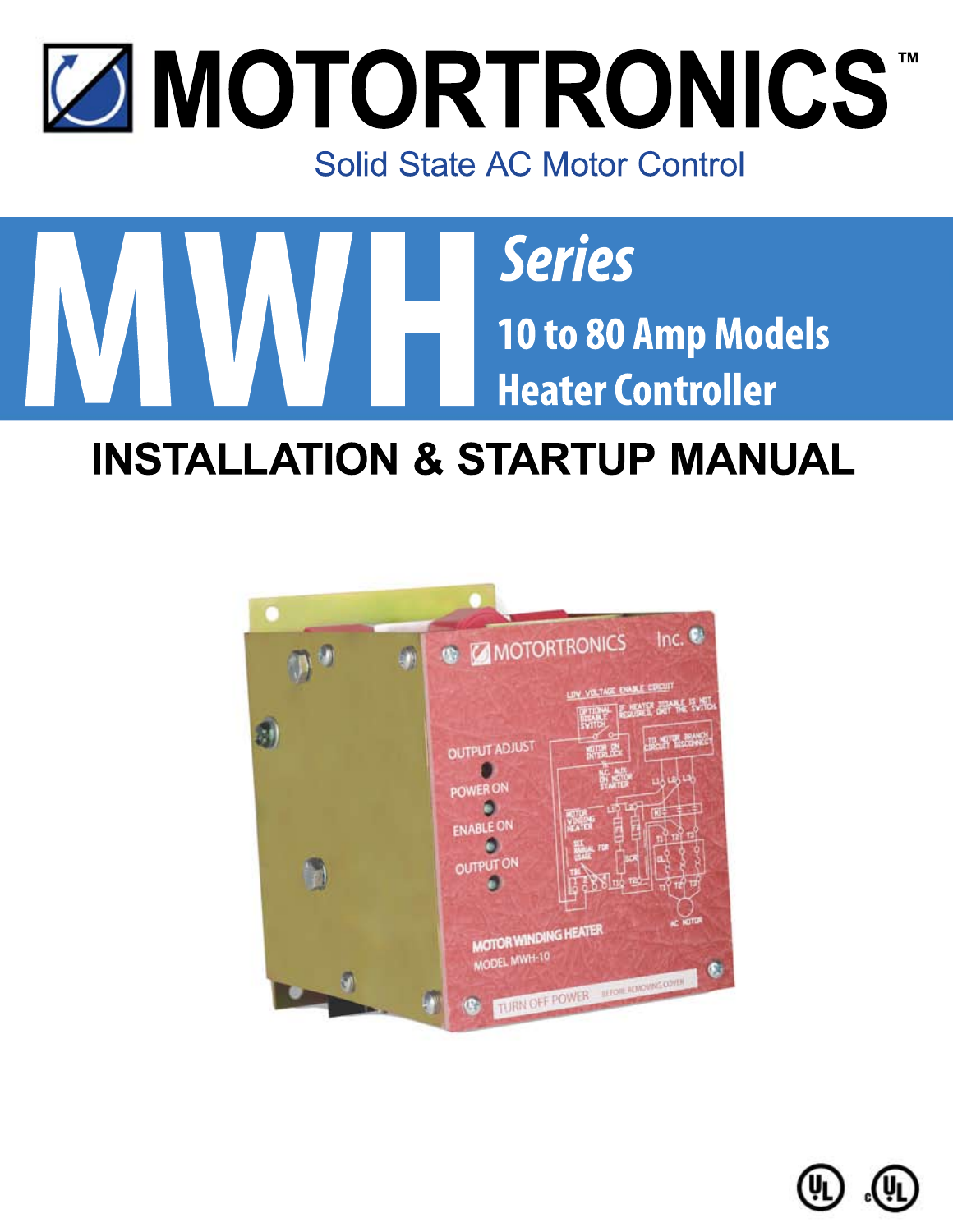# **Table of contents**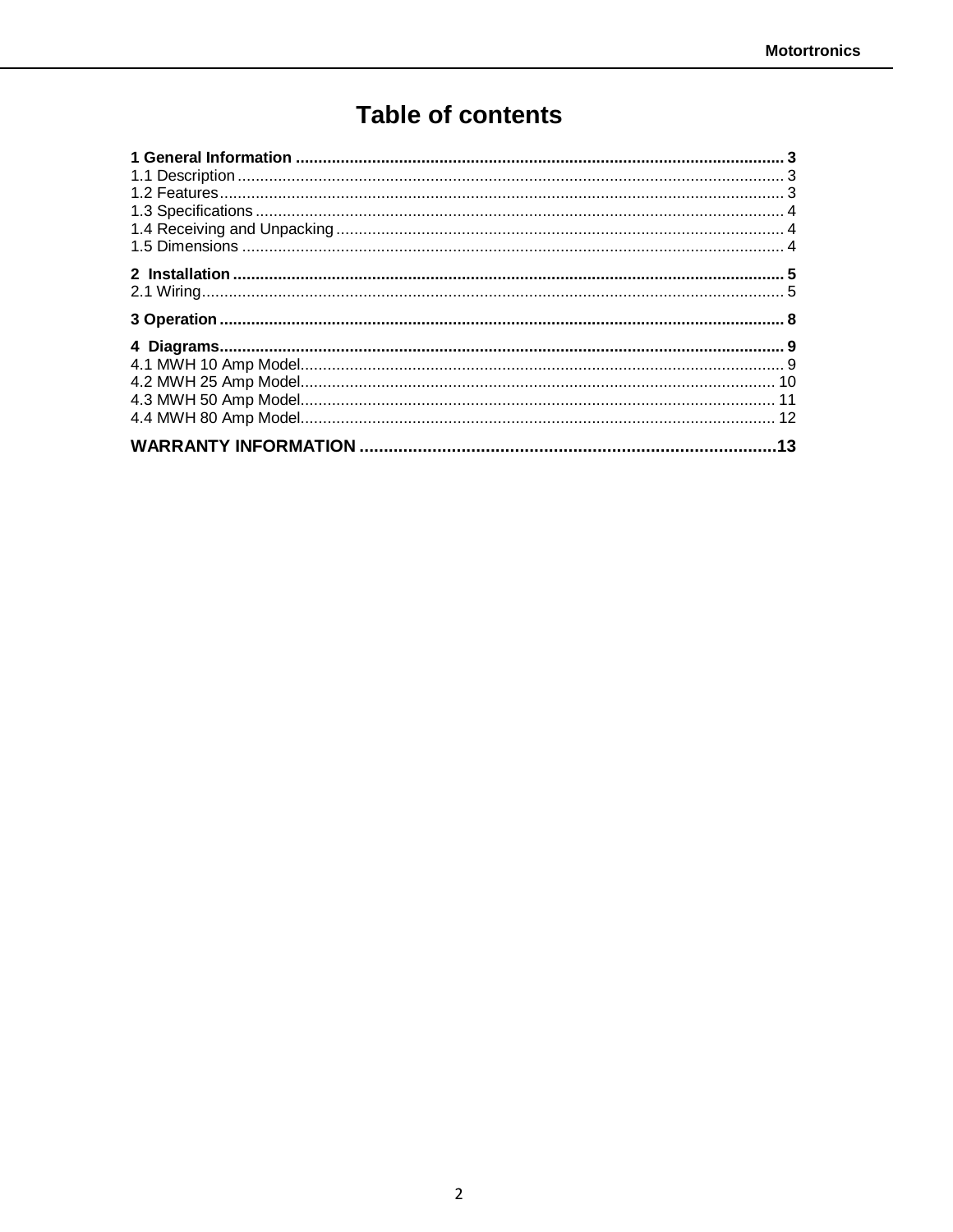# **Chapter 1 - General Information**

# **1.1 Description**

The Motortronics **MWH Series** Solid State Motor Winding Heater is designed to prevent condensation build-up by applying a low level current to the AC motor windings when the motor is in the "off" condition. Motor windings are susceptible to condensation formation each time the motor is stopped and the windings' temperature drops below the dew point. Over a period of time this condensation build- up can degrade the insulation of the windings and cause a short circuit when the motor is started. The same problem can occur when motors are not operated for an extended period of time. This is especially true for damp and humid locations.

# **1.2 Features**

### **Fully Automatic Operation**

The Motortronics **MWH Series** is designed for fully automatic operation. It turns on approximately one minute after it receives power. When the motor is started the MWH is instantly turned off. The MWH turns back on approximately one minute after the motor is turned off.

### **Overload Sensing**

With the optional overload sensing, the MWH can be disabled automatically when a motor overload trip occurs. The heater will go back on-line automatically after the overload is reset. This prevents additional motor heating when a trip occurs providing faster motor cool down after a thermal overload trip condition.

### **LED Status Display**

Indicator lights on the MWH inform the operator of the unit status. The POWER ON indicator shows that the power is on and both of the MWH fuses are good. The ENABLE indicator shows that the motor is off and the MWH control interlock is closed. The OUTPUT ON indicator shows that the MWH is supplying power to the motor windings.

### **Designed for Safety**

The **MWH Series** is supplied in a compact open chassis design. Optional NEMA 1 enclosures are also available. The front cover of the unit is fiber- glass insulation material which shields against accidental contact with electrically live parts.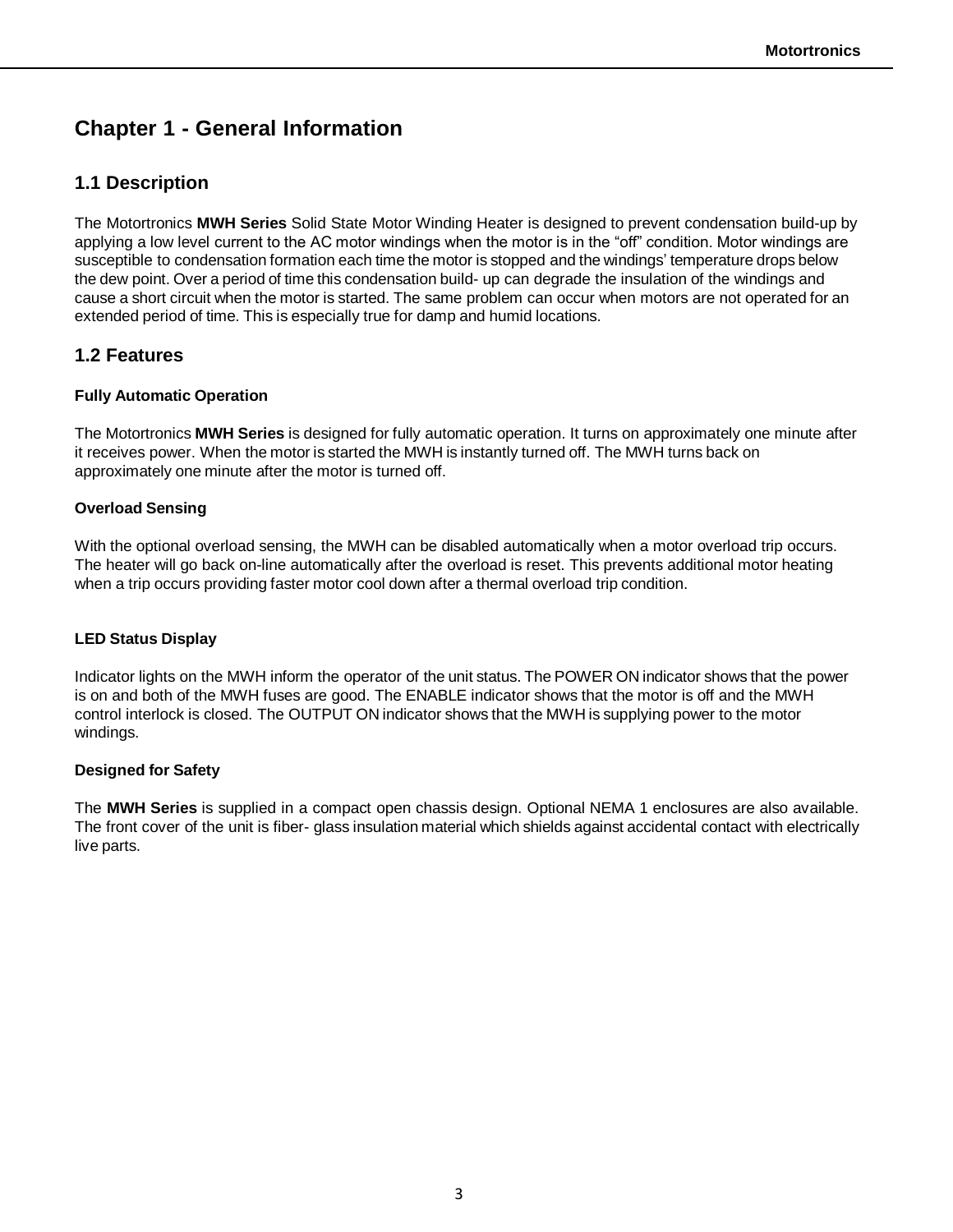# **1.3 Specifications**

| <b>MODEL</b>  | <b>MAX AMP</b><br><b>RATING</b> | <b>MOTOR HORSEPOWER RANGE</b> |             |             |             |
|---------------|---------------------------------|-------------------------------|-------------|-------------|-------------|
|               |                                 | <b>208V</b>                   | <b>240V</b> | 480V        | 575V        |
| <b>MWH-10</b> | 10                              | $3 - 40$                      | $5 - 50$    | $10 - 100$  | 15 - 125    |
| <b>MWH-25</b> | 25                              | $50 - 100$                    | $60 - 125$  | $125 - 250$ | 150 - 300   |
| <b>MWH-50</b> | 50                              | $125 - 200$                   | 150 - 250   | $300 - 500$ | $350 - 600$ |
| <b>MWH-80</b> | 80                              | $250 - 300$                   | $300 - 400$ | $600 - 800$ | $700 - 900$ |

#### **Table 1**

**Adjustments:** Output voltage is factory set to provide sufficient power to the motor to maintain a +5° to 10°C differential above ambient temperature which is suitable for most applications. This adjustment can be used to trim the control as required for each application.

**Fusing:** Two fuses protect the MWH.

**Transient Protection:** An RC snubber circuit across the SCR protects it from rapid rate of change in the system voltage. A metal oxide varistor (MOV) protects the unit against voltage spikes on the line.

# **1.4 Receiving and Unpacking**

**Unpacking -** Carefully unpack the unit from the shipping carton and inspect it for shipping damages. Immediately report any damages to the carrier.

**Mounting -** Select mounting location and make sure ambient temperature does not exceed operating range limits given in specifications. Allow for sufficient clearance on all sides of the unit.

# **1.5 Dimensions**

Dimensions are in inches.

| <b>MODEL</b>  | <b>OPEN PANEL</b> |     |     | <b>NEMA1 (N)</b> |    |    |
|---------------|-------------------|-----|-----|------------------|----|----|
|               | н                 | w   | n   | н                | w  |    |
| <b>MWH-10</b> | 6.2               | 4.5 | 6   | 11               |    |    |
| <b>MWH-25</b> |                   |     | 6   | 11               |    |    |
| <b>MWH-50</b> | 10                |     | 7.9 | 15               | 10 |    |
| <b>MWH-80</b> | 10                |     | 8   | 20               | 10 | 10 |

**Table 2**



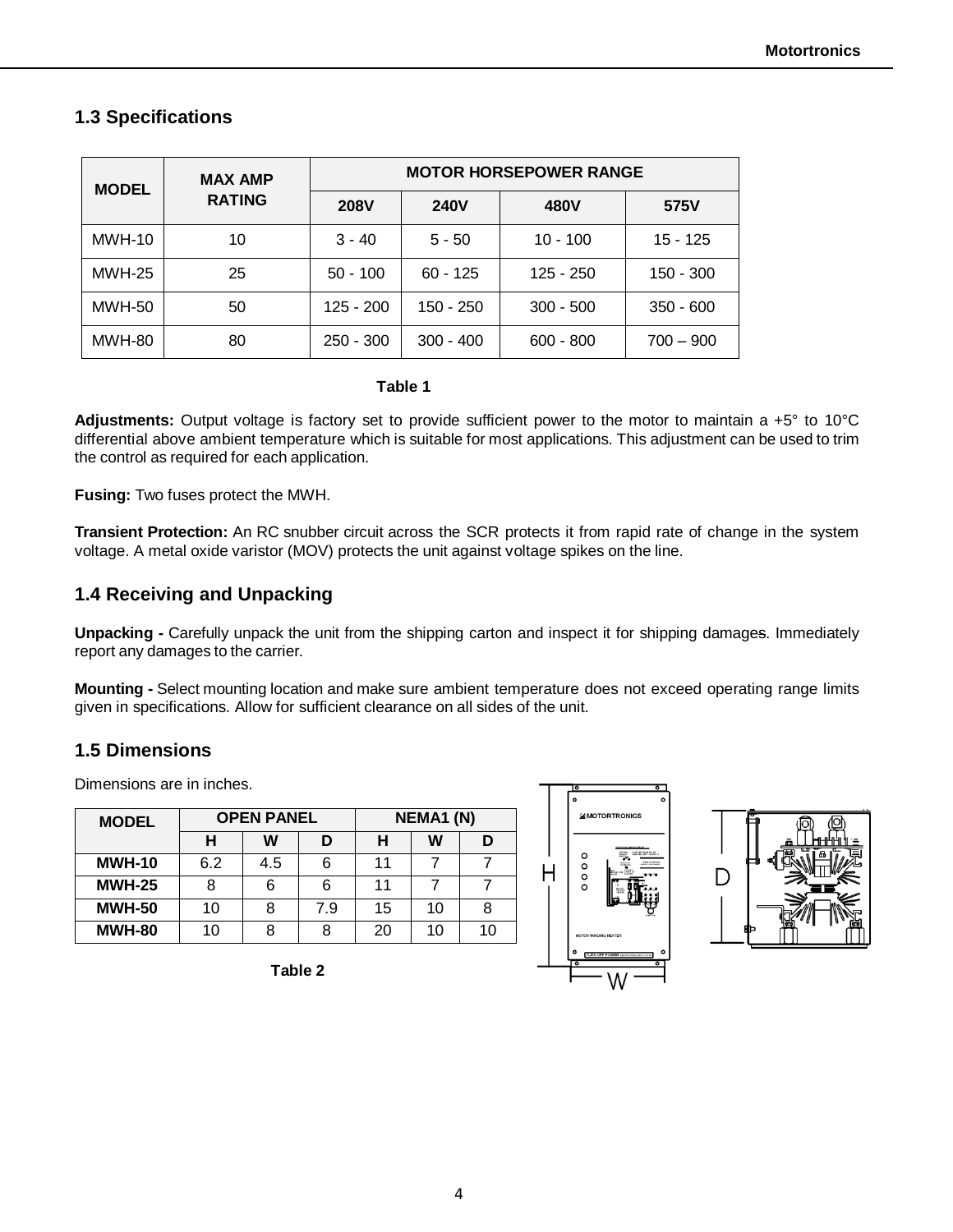# **2.0 - Installation**

# **2.1 Wiring**

Connection diagrams illustrate typical wiring connections. Use 75° C minimum wires.

#### **Note: All wiring must comply with local codes, regulations and ordinances.**



# **WARNING!**

**Do not service equipment with voltage applied. Unit can be the source of fatal electrical shocks.**

1. Mount the MWH on a vertical panel with the line connection (L1, L2) at the top. Proper orientation is required to achieve proper convention cooling of the solid state power device (SCR).

2. Remove the front cover of the winding heater for access to the power and control connections.

3. Recommended fuse and power wire sizes for MWH:

| <b>MAXIMUM</b> | <b>WIRE SIZE TYPE</b><br><b>AWG</b> | <b>REPLACEMENT FUSE</b> |                         |  |  |
|----------------|-------------------------------------|-------------------------|-------------------------|--|--|
| <b>MWH AMP</b> |                                     | F <sub>1</sub>          | F <sub>2</sub>          |  |  |
| 10             | 14                                  | Class T 600V 15 A       | Class CC 20A Time Delay |  |  |
| 25             | 8                                   | Class T 600V 30 A       | Class T 600V 70A        |  |  |
| 50             | 6                                   | Class T 600V 60 A       | Class T 600V 100A       |  |  |
| 80             | າ                                   | Class T 600V 100 A      | Class T 600V 150A       |  |  |

**Table 3**

| <b>TORQUE LB/IN</b> |    |    |    |    |  |
|---------------------|----|----|----|----|--|
| <b>MWH</b>          | L1 | L2 | Τ1 | T2 |  |
| 10                  | 20 | 20 | 45 | 20 |  |
| 25                  | 20 | 50 | 50 | 50 |  |
| 50                  | 20 | 50 | 50 | 50 |  |
| 80                  | 50 | 50 | 50 | 50 |  |

**Table 4**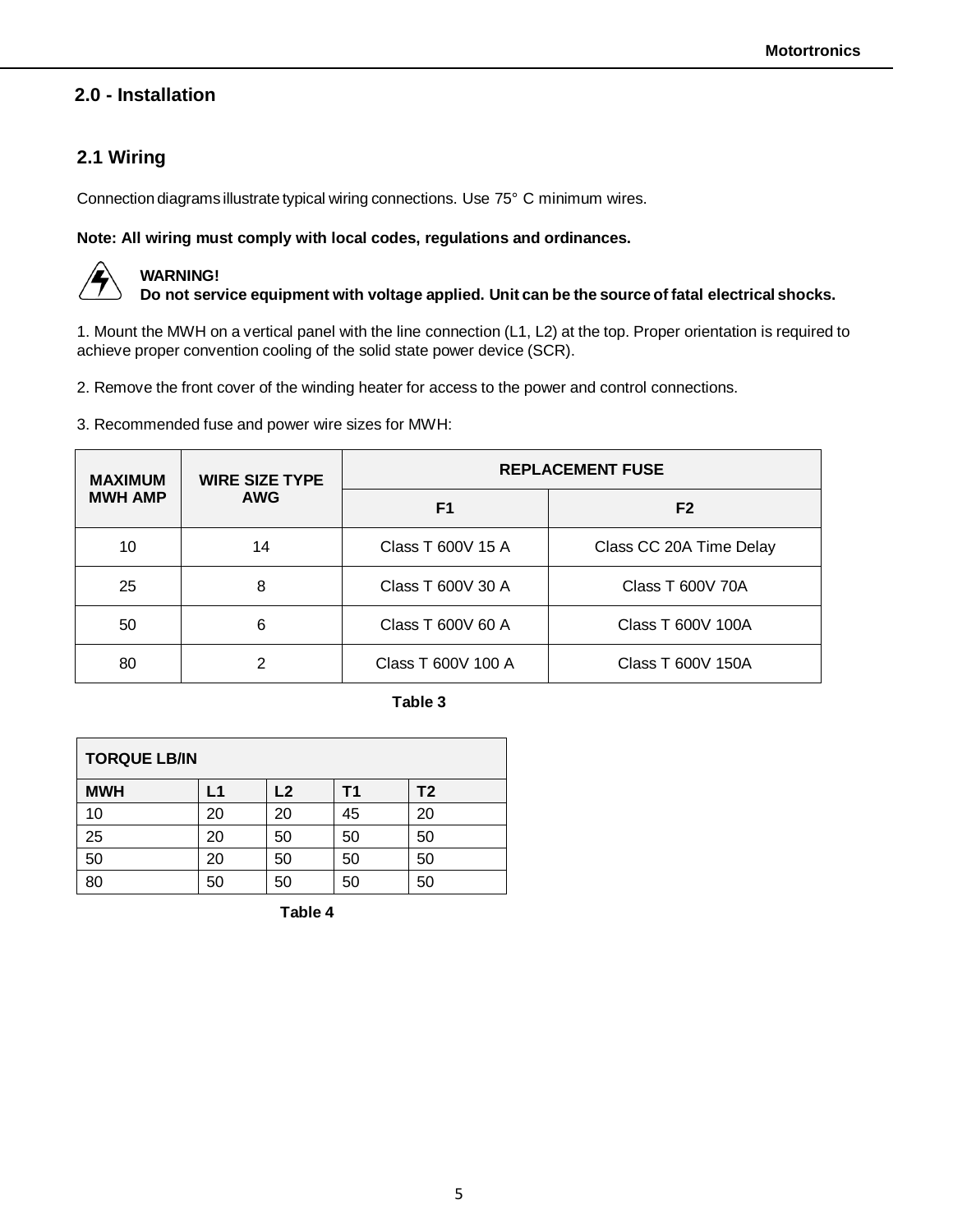- 4. Connect L1 and L2 on the MWH to L1 and L2 on the magnetic contactor using the wire size recommended for your unit. (See table 3).
- 5. Connect T1 and T2 to the load side of the magnetic contactor before the over load relay heater elements as shown below. Do not connect to the output terminals of the overload relay. Use the wire size recommended for your unit.
- 6. If your system utilizes a heater off-on switch, connect it in series with normally closed auxiliary contact on the motor starter to the terminals labeled "SW". Use AWG 16 wire for the circuit.
- 7. If your system does not utilize a heater off-on switch, connect the normally closed auxiliary contact directly to the terminals labeled "SW" (TB1). Note: The cover of the motor winding heater depicts the connection diagram (See wiring diagrams below).
- 8. If required, connect the normally open contact from the motor overload to the overload connection as shown on the wiring diagram.
- 9. Replace the cover when all connections have been completed and checked.





**10, 50 and 80 Amps**

**Wiring Diagram for units rated at Wiring Diagram for units rated at 25 Amps**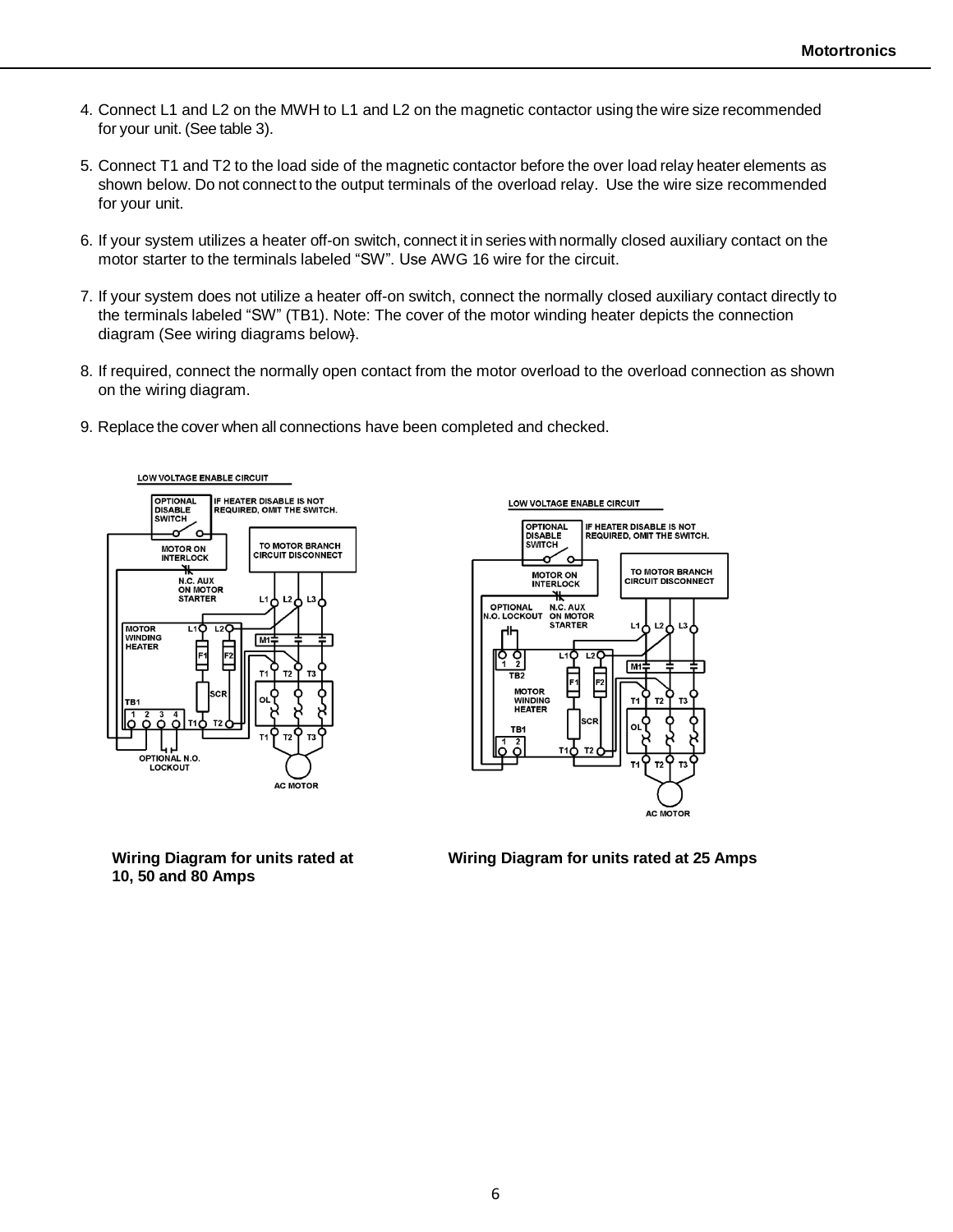10. Included with each unit are two self-adhesive warning labels. Attach one warning label in a conspicuous place on the motor junction box and the other on the outside of the starter enclosure.



### **Sample Warning Label**

11. If the motor winding heater is to be paralleled with a soft start, the customer must provide an isolation contactor between the output of the MWH and the motor as shown in the figure below.



**Wiring Diagram for units rated at 25 Amps**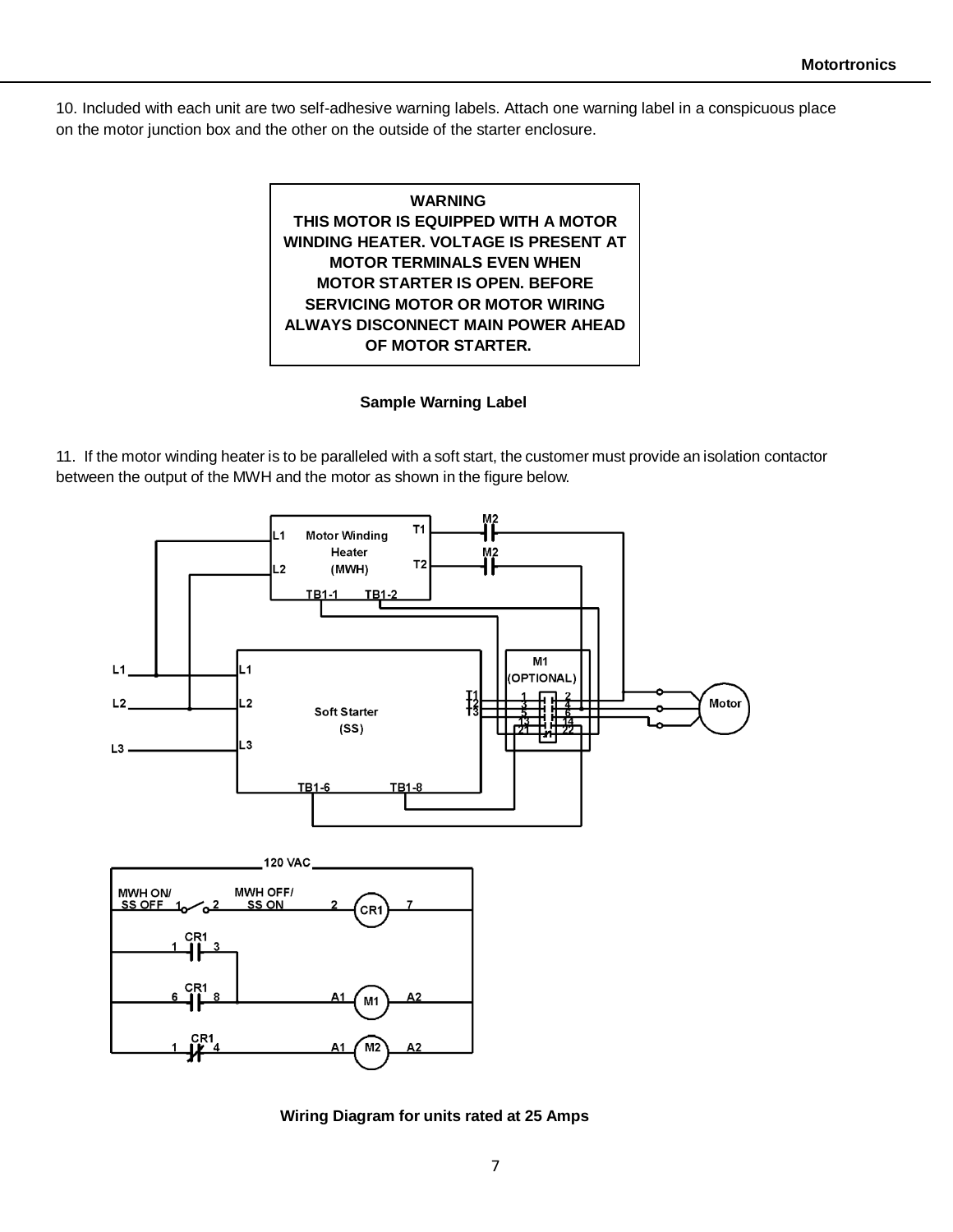## **3.0 - Operation**

1. Apply line voltage to the system. The "Power On" LED on the MWH should light. If the "Power On" LED does not light, it is an indication of a blown fuse or improper connections. Do not proceed until this is corrected.

2. If the motor starter is off and the "SW" circuit is closed, then the "Enable On" LED will be on. The MWH will turn on automatically in approximately 1 minute.

3. The "Output On" LED will turn on when the MWH begins to apply voltage to the motor.

4. The output voltage to the motor is factory set for 8% to 9% of the line voltage. (Measured with an RMS AC Voltmeter) Maximum range of this adjustment is approximately 15% of line voltage.

**Note:** Caution must be used when adjusting the output. Too high a setting may cause excessive heating in the motor.

5. During initial start-up monitor the output current to the motor. Use a DC clamp-on ammeter. Output current must not exceed the rating of the motor winding heater unit.

6. When the motor is starting the MWH automatically shuts off. It will remain off until the motor is turned off. The MWH will then turn on after approximately1 minute.



**LED Placement**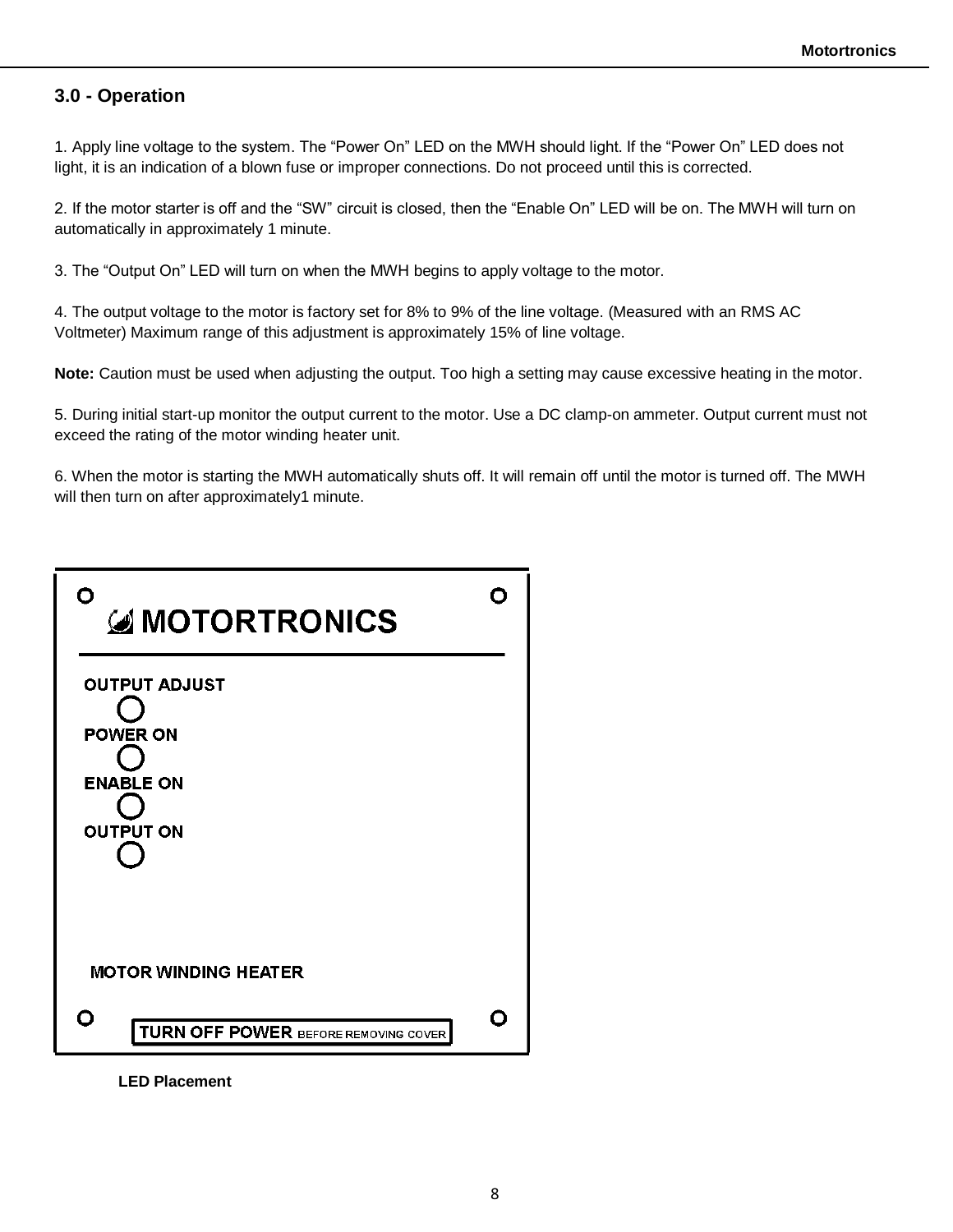# **4.0 - Diagrams**



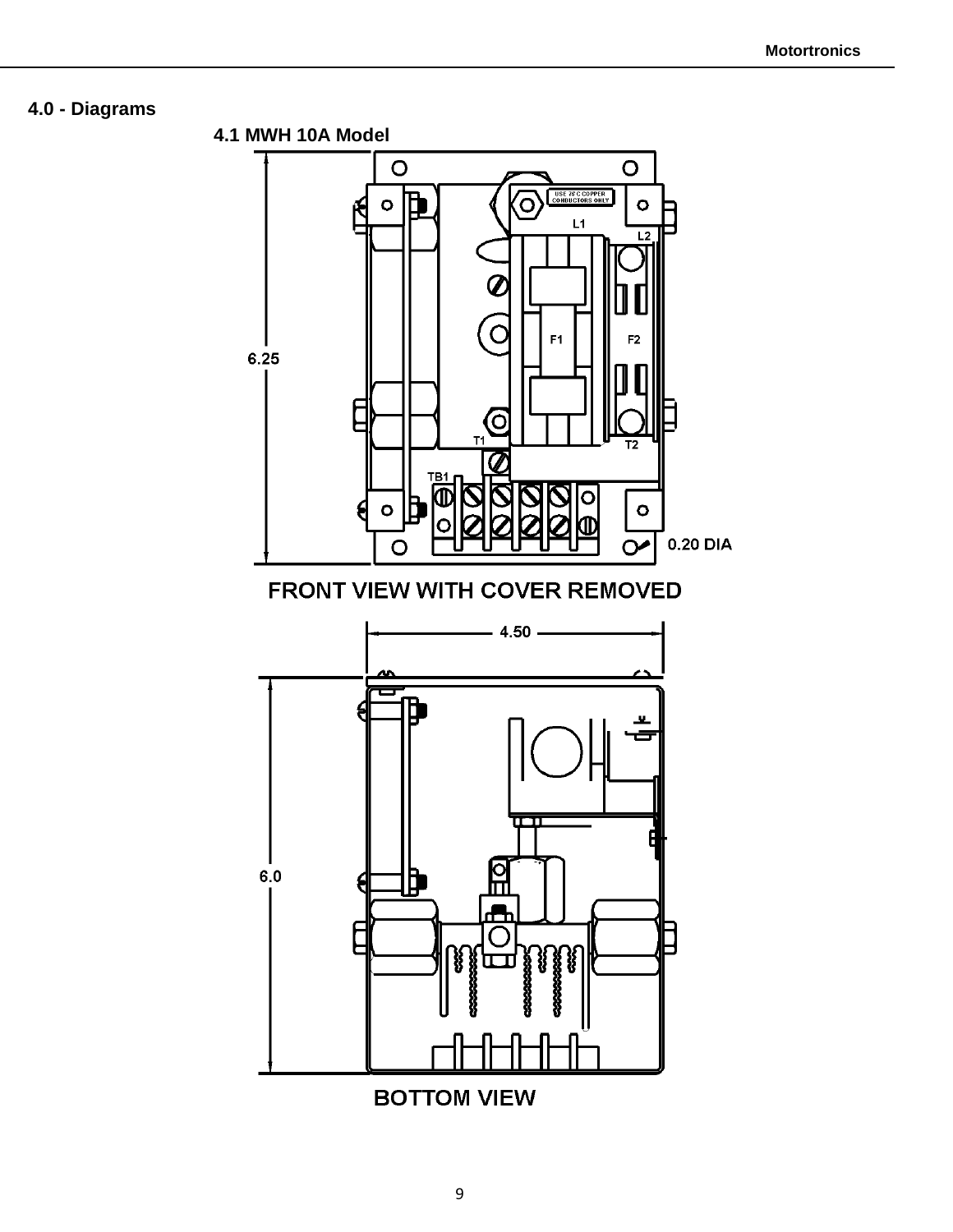

# FRONT VIEW WITH COVER REMOVED



# **BOTTOM VIEW**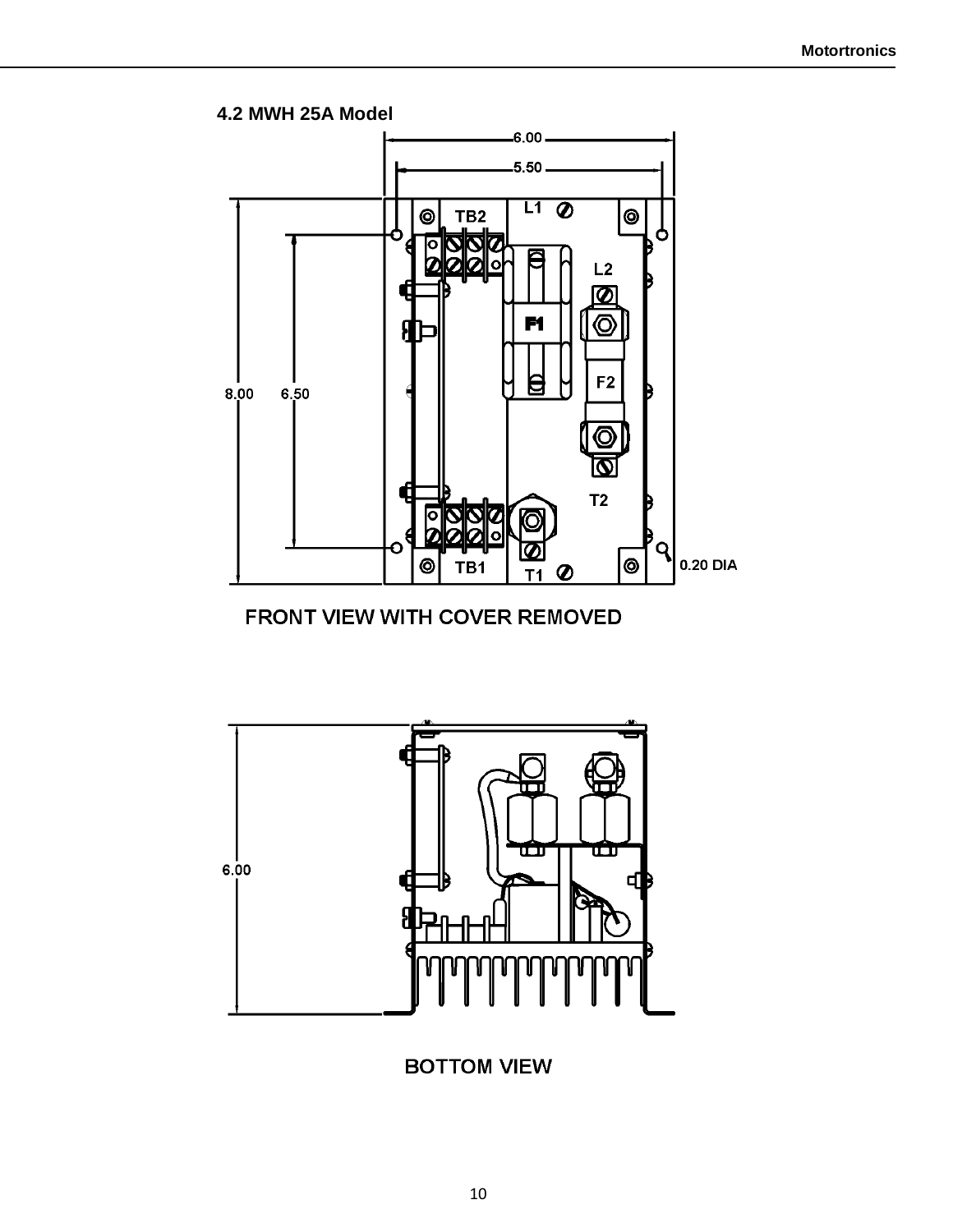**4.3 MWH 50A Model**



FRONT VIEW WITH COVER REMOVED



**BOTTOM VIEW**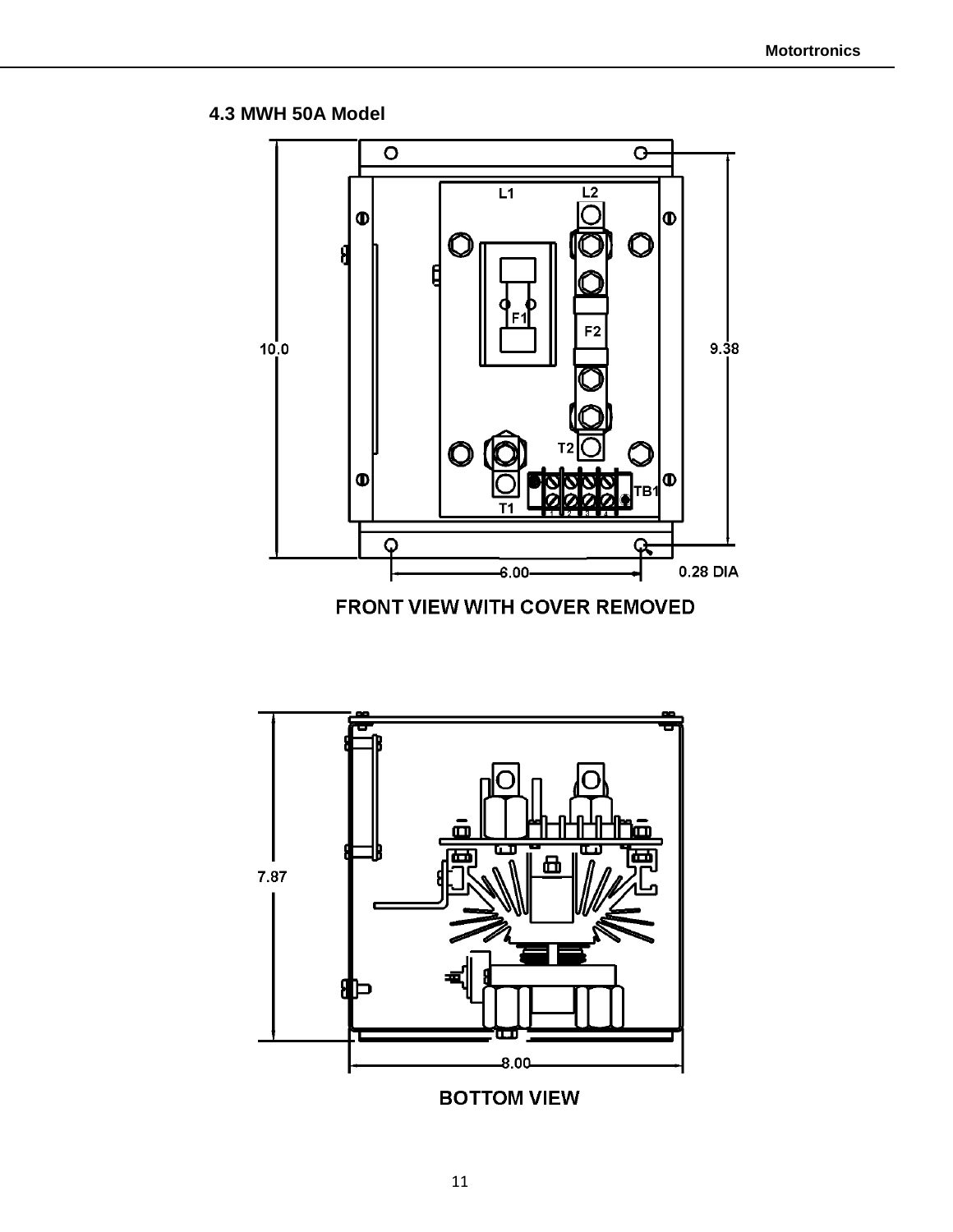



# **BOTTOM VIEW**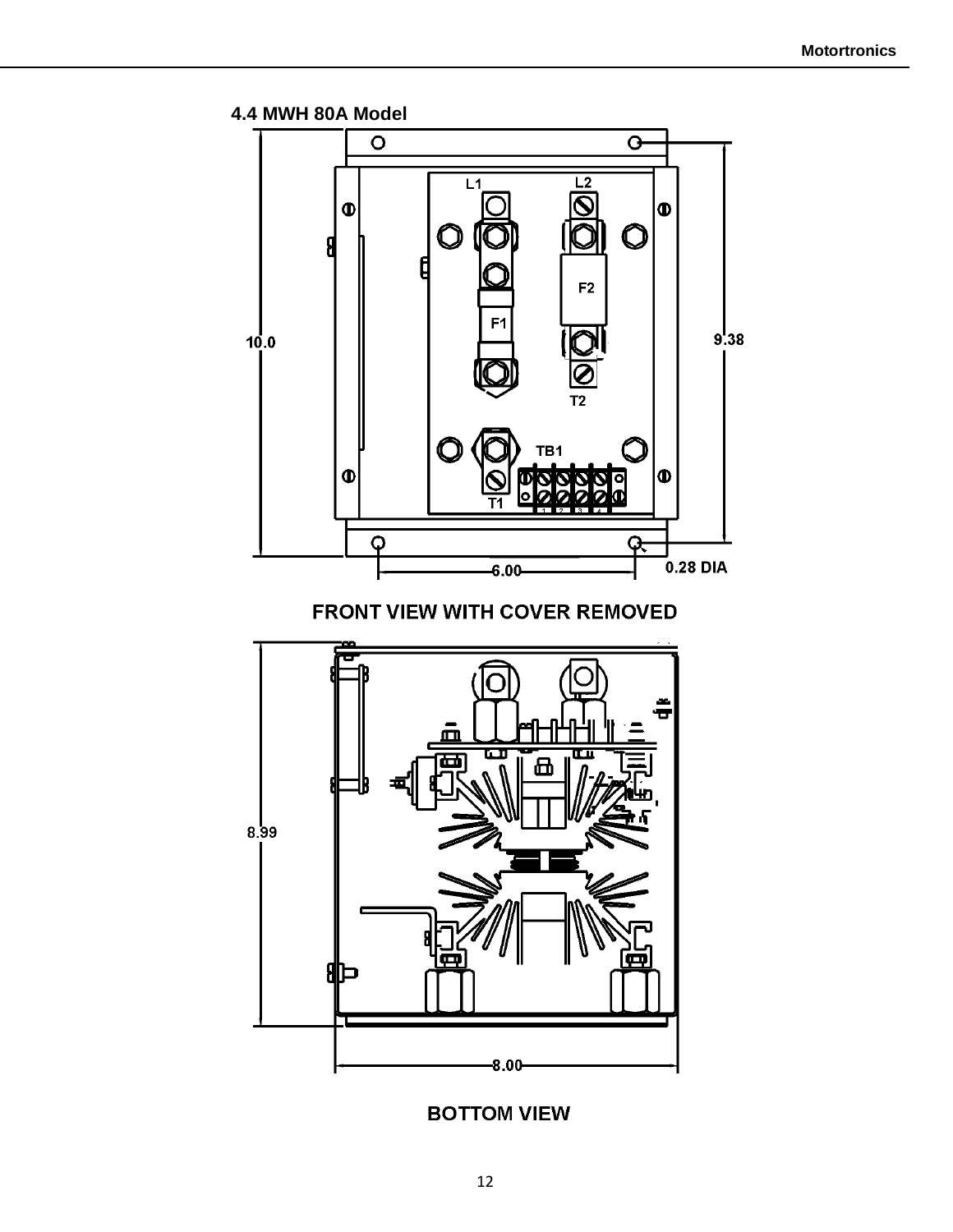#### **Warranty**

Motortronics warrants its products to be free from defects in material and/or workmanship for a period of one year from the date of installation of a maximum of 18 months from the date of shipment as indicated by the unit's date code. The company reserves the right to repair or replace any malfunctioning units under warranty at their option. All warranty repairs must be performed by the Company factory or on site by factory authorized service firms or personnel approved by the Company.

Solid state controls have different operating characteristics from those of electro-mechanical equipment. Because of these differences and the wide variety of applications for solid state controls, each application designer must verify that the solid state equipment is acceptable for his application. In no event will Motortronics be responsible or liable for indirect or consequential damages resulting from the use or application of this equipment. The diagrams and illustrations in this document are included solely for illustrative purposes. Because of the number of different applications, Motortronics cannot be responsible or liable for actual use based on the examples or diagrams.

#### **California Customers:**

#### **California Proposition 65 Warning**

WARNING: this product and associated accessories may contain chemicals known to the State of California to cause cancer, birth defects, or other reproductive harm. For more information visit [https://p65warnings.ca.gov](https://p65warnings.ca.gov/)